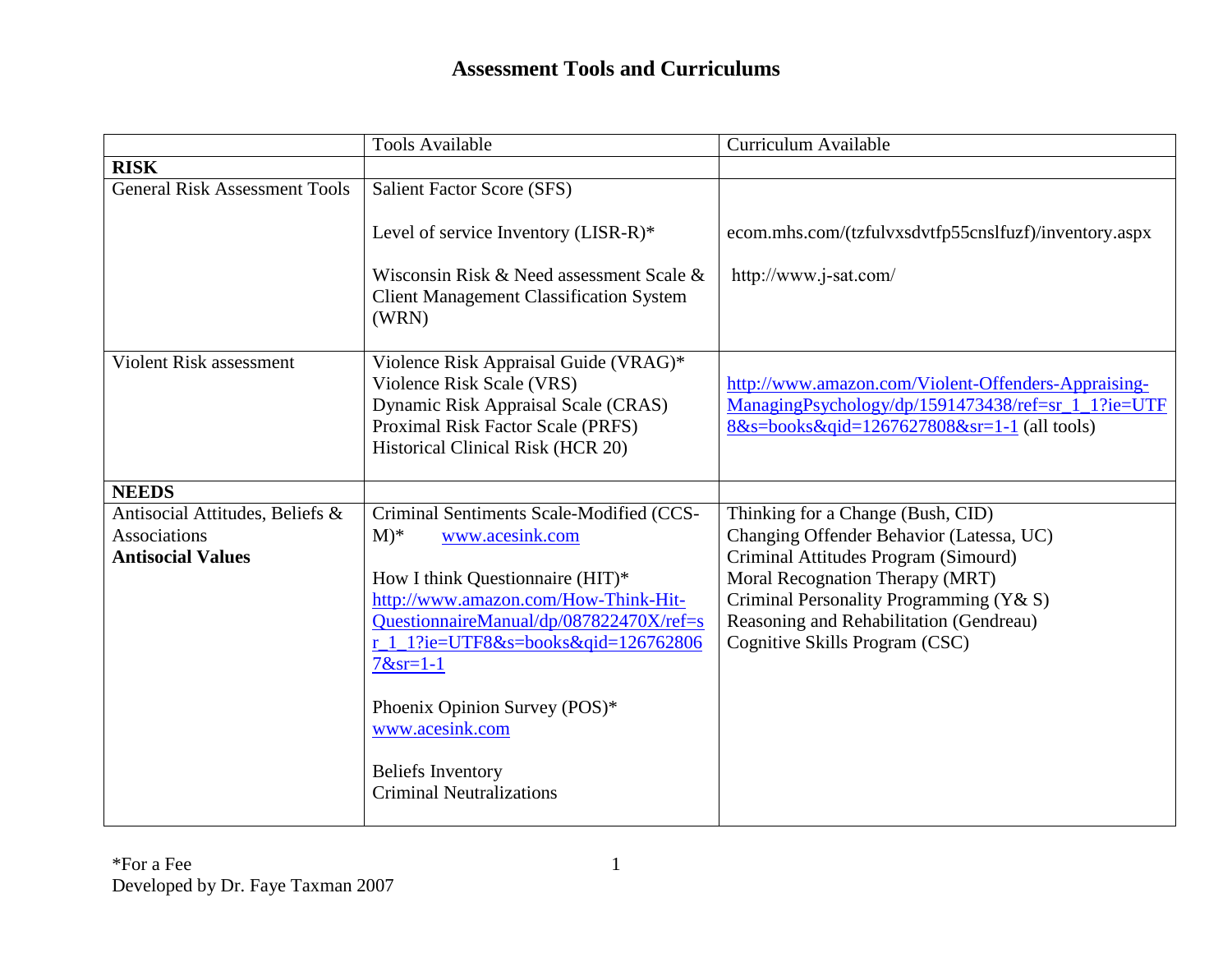## **Assessment Tools and Curriculums**

| <b>Temperament/Personality Tools</b> | Psychopathy Checklist-Revised (PCL-R)             |                                                 |
|--------------------------------------|---------------------------------------------------|-------------------------------------------------|
| <b>Low Self Control</b>              | $(n$ eeds clinician $)*$                          |                                                 |
|                                      | Minn Multiphastic Personality Inventory*          |                                                 |
|                                      | California Personality Inventory                  |                                                 |
|                                      | Socialization (SO)                                |                                                 |
|                                      | Eysenck Personality Inventory*                    |                                                 |
| Anger, Hostility, Aggression         | Hostile Interpretations Questionnaire (HIQ)       | Violence Prevention (CSC, PA DOC)               |
| <b>Low Self Control</b>              |                                                   | Anger & Emotions Mgt Program                    |
|                                      |                                                   | <b>Aggression Replacement Training (ART)</b>    |
|                                      |                                                   | Managing Problematic Anger (Kssinove)           |
|                                      |                                                   | Pathways to Personal Empowerment                |
|                                      |                                                   |                                                 |
| <b>Batters/DV Tools</b>              | Propensity for Abusiveness Scale (PAS)*           |                                                 |
|                                      | Spousal Assault Risk Assessment Guide             |                                                 |
|                                      | (SARA)                                            |                                                 |
|                                      | Domestic Violence Inventory (DVI)                 |                                                 |
| <b>General Assessment Tools</b>      | General Ed: table, WRAT, Pre-GED                  |                                                 |
|                                      | Special Ed: Woodcock Johnson, Briganance          |                                                 |
| <b>Vocational assessment Tools</b>   | Career Scope (Inventory)                          |                                                 |
|                                      | NCCER, ICDL, NOTI                                 |                                                 |
| <b>Substance Abuse Screeners</b>     | Simple Screening Instrument (SSI) Drug            | Criminal Conduct & SA Tx : Strategies for Self- |
|                                      | Abuse Screening Test (DAST-20)                    | Improvement (Wanberg & Milkman)                 |
|                                      | Alcohol Dependence Scale (ADS)                    | <b>Relapse Prevention (Weiss)</b>               |
|                                      | Leeds Dependence Questionnaire (LDQ)*             | Whole Vision (Gornik)                           |
|                                      | Cut down, Annoyed, Guilty, Eye-Opener             | Healthy Lifestyle (Dudley-Grant)                |
|                                      | (CAGE)                                            | DTAP (Fed Bureau of Prison)                     |
|                                      | Addiction Severity Index (ASI & SA -ASI)          |                                                 |
|                                      | <b>Substance Abuse Subtle Screening Inventory</b> |                                                 |
|                                      | $(SASSI-2)*$                                      | (applicable to all) ISDN: 978-0-88868-091-4     |
|                                      | Global Appraisal of Individual Needs              |                                                 |
|                                      | (GAIN)                                            |                                                 |
|                                      | <b>TCU Drug Screener</b>                          |                                                 |
| Sex Offending Risk and Needs         | Static 99 or Static 2002 www.static99.org         | RTCSOTP, Clearwater & Phoenix Programs (2000)   |